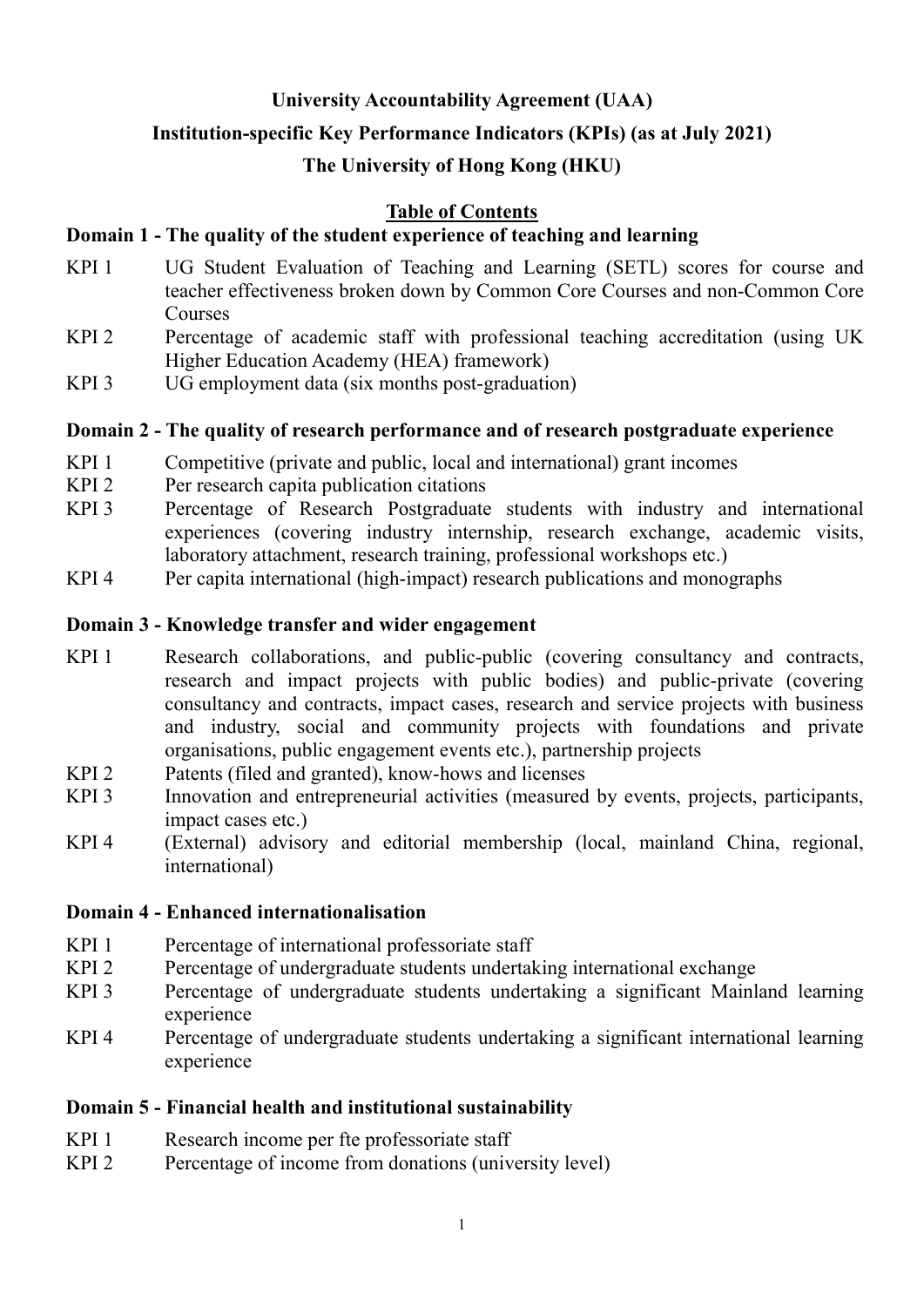## **Domain 1: The quality of the student experience of teaching and learning**

#### **Institution-Specific Key Performance Indicators Data** KPI 1 UG Student Evaluation of Teaching and Learning (SETL) scores for course and teacher effectiveness broken down by Common Core Courses and non-Common Core Courses

Mean scores (max. 100) of students' ratings from the University's Undergraduate Student Evaluation of Teaching & Learning conducted on all students of UGC-funded full-time undergraduate programmes:

| Type of<br>Course                 | Year  | Course<br><b>Effectiveness</b> | Teacher<br>Effectiveness |
|-----------------------------------|-------|--------------------------------|--------------------------|
| Common<br><b>Core Courses</b>     | 17/18 | 72.7                           | 74.8                     |
|                                   | 18/19 | 72.4                           | 74.3                     |
|                                   | 19/20 | 73.5                           | 75.2                     |
| Non-Common<br><b>Core Courses</b> | 17/18 | 74.3                           | 77.3                     |
|                                   | 18/19 | 75.0                           | 78.1                     |
|                                   | 19/20 | 75.3                           | 78.9                     |

KPI 2 Percentage of academic staff with professional teaching accreditation (using UK Higher Education Academy (HEA) framework)

3.2% of professoriate staff (2018/19) (34 professoriate staff attained the professional teaching accreditation (using UK HEA framework) with qualification at Principal Fellow, National Teaching Fellow, Senior Fellow, Fellow and Associate Fellow levels)

4.1% of professoriate staff (2019/20) (44 professoriate staff attained the professional teaching accreditation (using UK HEA framework) with qualification at Principal Fellow, National Teaching Fellow, Senior Fellow, Fellow and Associate Fellow levels)

4.7% of professoriate staff (2020/21) (52 professoriate staff attained the professional teaching accreditation (using UK HEA framework) with qualification at Principal Fellow, National Teaching Fellow, Senior Fellow, Fellow and Associate Fellow levels)

*(Note: Professoriate staff refer to academic staff of the University of the staff grades of Professor, Associate Professor and Assistant Professor. This definition applies to other Institution Specific Key Performance Indicators that are related to professoriate staff.)*

KPI 3 UG employment data (six months post-graduation) Percentage of graduates of UGC-funded full-time undergraduate programmes with first job offer 6 months post-graduation from the University's Full-time Graduate Employment Survey:

> 94.6% (2018) 95.6% (2019) 95.3% (2020)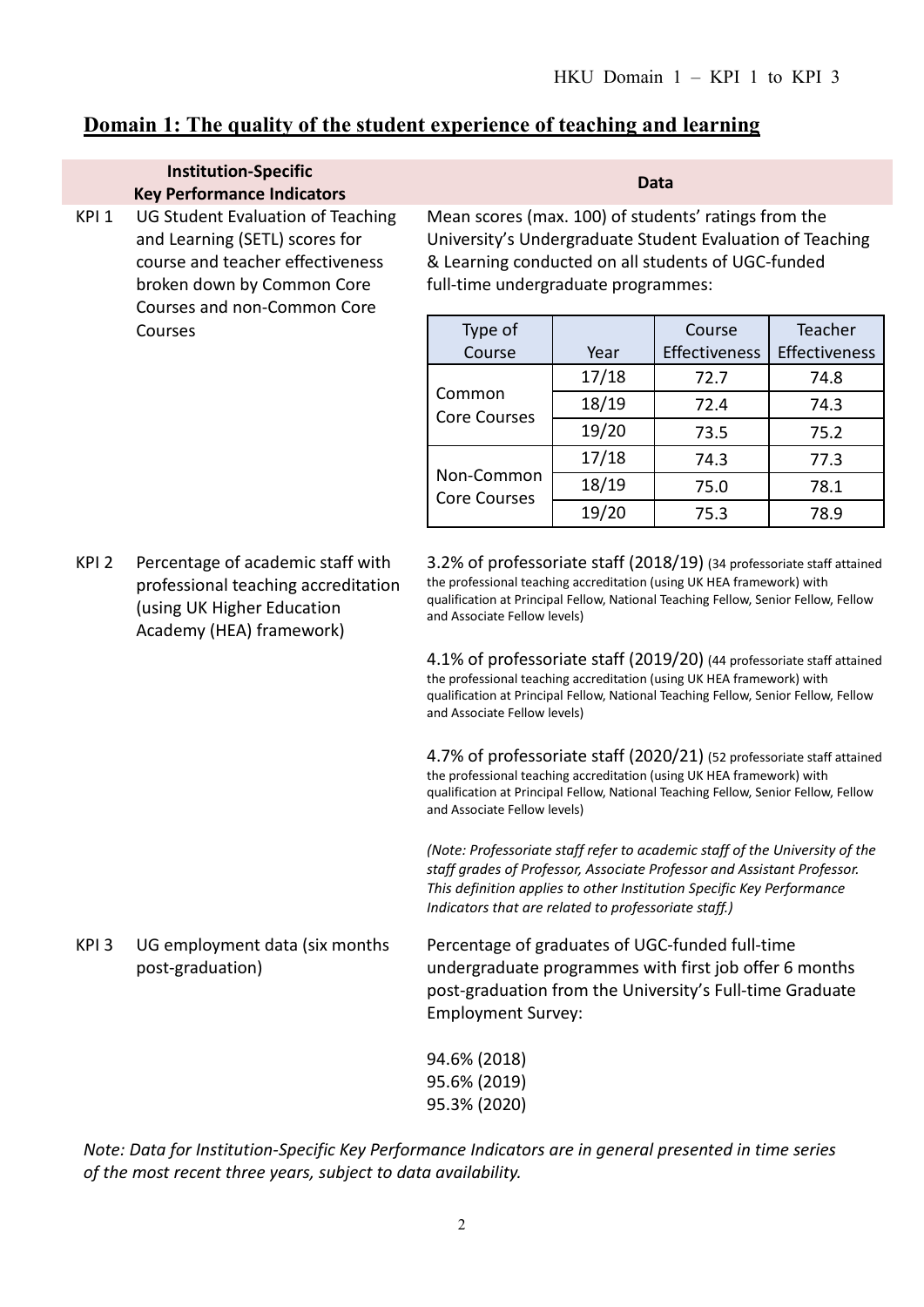## **Domain 2: The quality of research performance and of research postgraduate experience**

|                                           | <b>Institution-Specific</b><br><b>Key Performance Indicators</b>                                                                                                                                                                                              | Data                                                                                                                                                                                                                                                                                                                                                                                             |
|-------------------------------------------|---------------------------------------------------------------------------------------------------------------------------------------------------------------------------------------------------------------------------------------------------------------|--------------------------------------------------------------------------------------------------------------------------------------------------------------------------------------------------------------------------------------------------------------------------------------------------------------------------------------------------------------------------------------------------|
| KPI 1                                     | Competitive (private and<br>public, local and<br>international) grant<br>incomes                                                                                                                                                                              | Value of total competitive grant incomes:                                                                                                                                                                                                                                                                                                                                                        |
|                                           |                                                                                                                                                                                                                                                               | HK\$ 6,380.5M (2017/18)<br>HK\$ 6,812.7M (2018/19)<br>HK\$ 7,181.2M (2019/20)                                                                                                                                                                                                                                                                                                                    |
|                                           |                                                                                                                                                                                                                                                               | (Note: Value of total competitive grant incomes refers to the cumulative non-block<br>grant funded research grants income and covering the value received of on-going,<br>completed in the year, suspended & discontinued projects, as well as the value<br>received in the starting year of the new projects. Capitals for Research Endowment<br>and Endowed Professorship funds are excluded.) |
| KPI <sub>2</sub><br>publication citations | Per research capita                                                                                                                                                                                                                                           | Citations per paper of professoriate staff, from Web of Science:                                                                                                                                                                                                                                                                                                                                 |
|                                           |                                                                                                                                                                                                                                                               | 30.7 (2018)<br>31.1 (2019)<br>35.2 (2020)                                                                                                                                                                                                                                                                                                                                                        |
| KPI <sub>3</sub>                          | Percentage of Research<br>Postgraduate students with<br>industry and international<br>experiences (covering<br>industry internship,<br>research exchange,<br>academic visits, laboratory<br>attachment, research<br>training, professional<br>workshops etc.) | Percentage of research postgraduate (RPG) students at completion<br>with industry and international experiences (including Mainland<br>China) gained at any point during their studies at the University:                                                                                                                                                                                        |
|                                           |                                                                                                                                                                                                                                                               | 81.9% (being 546 RPGs out of total of 667 RPGs at completion in 2017/18)                                                                                                                                                                                                                                                                                                                         |
|                                           |                                                                                                                                                                                                                                                               | 81.5% (being 444 RPGs out of total of 545 RPGs at completion in 2018/19)<br>85.2% (being 439 RPGs out of total of 515 RPGs at completion in 2019/20)                                                                                                                                                                                                                                             |
|                                           |                                                                                                                                                                                                                                                               | (Note: RPG students at completion refer to graduating RPGs in the year under<br>reference.)                                                                                                                                                                                                                                                                                                      |
|                                           | KPI 4 Per capita international<br>(high-impact) research<br>publications and<br>monographs                                                                                                                                                                    | Number of international (high-impact) research publications and<br>monographs per professoriate staff:                                                                                                                                                                                                                                                                                           |
|                                           |                                                                                                                                                                                                                                                               | 3.1(2017/18)<br>3.2(2018/19)<br>2.7 (2019/20)                                                                                                                                                                                                                                                                                                                                                    |
|                                           |                                                                                                                                                                                                                                                               |                                                                                                                                                                                                                                                                                                                                                                                                  |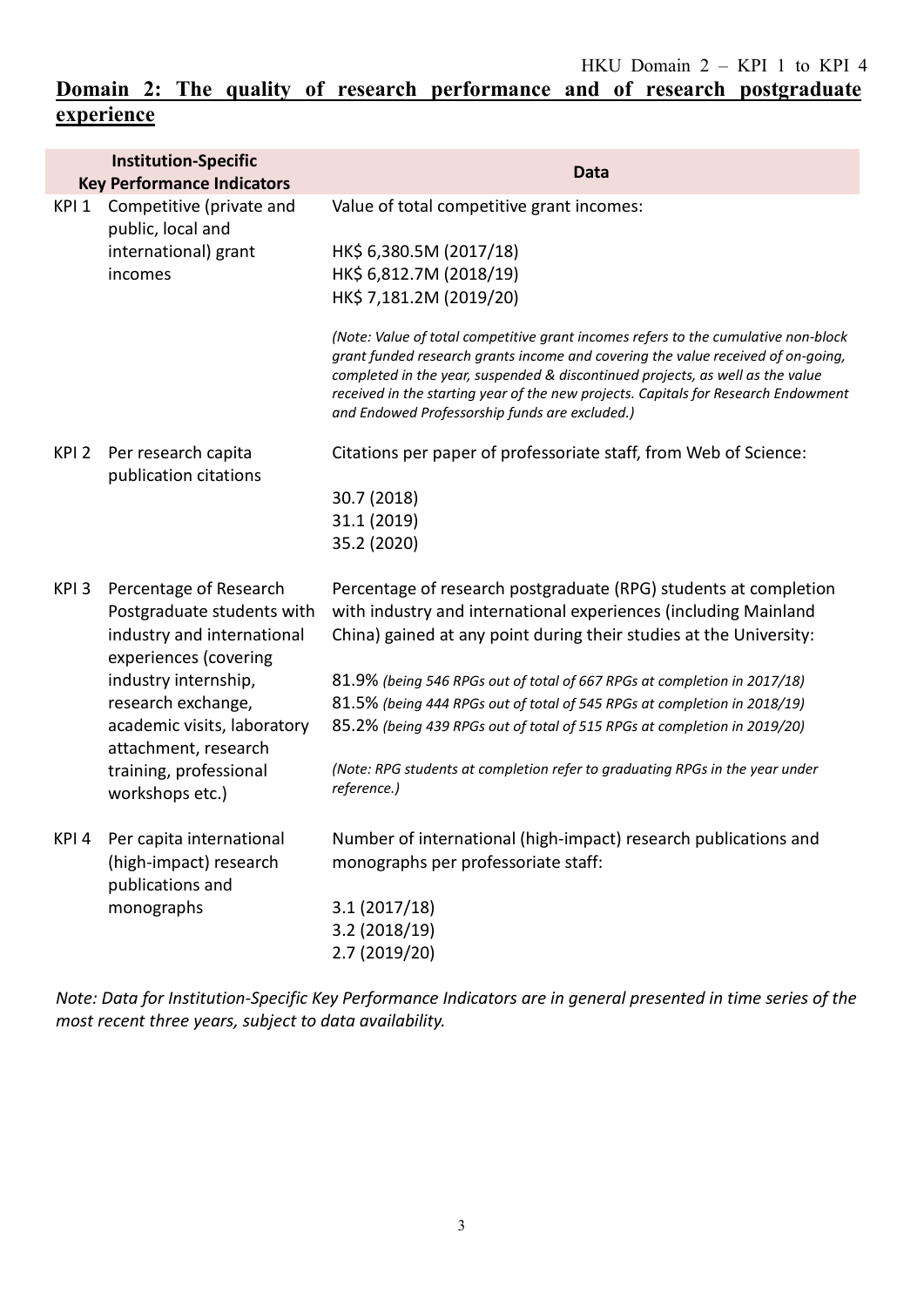## **Domain 3: Knowledge transfer and wider engagement**

#### **Institution-Specific Key Performance Indicators Data**

KPI 1 Research collaborations, and public-public (covering consultancy and contracts, research and impact projects with public bodies) and public-private (covering consultancy and contracts, impact cases, research and service projects with business and industry, social and community projects with foundations and private organisations, public engagement events etc.), partnership projects

| Number  |         |         |
|---------|---------|---------|
| 2017/18 | 2018/19 | 2019/20 |
| 851     | 913     | 893     |
| 586     | 611     | 647     |
| 1,042   | 1,285   | 1,059   |
| 1,796   | 1,962   | 1,341   |
| 52      | 74      | 54      |
|         |         |         |

*(Note: Impact Projects are projects funded under the University's Impact Project Funding Scheme resourced through the Knowledge Transfer funding from the UGC. The scheme enables the academic staff of the university to benefit the community with their expert knowledge.)*

#### KPI 2 Patents (filed and granted), know-hows and licenses

No. of patents and intellectual properties (IPs) with licenses granted:

| Type                   | 2017/18 | 2018/19 | 2019/20 |
|------------------------|---------|---------|---------|
| <b>Patents Filed</b>   | 132     | 206     | 186     |
| <b>Patents Granted</b> | 67      | 66      | 67      |
| IPs with Licenses      | 19      | 14      | 18      |
| Granted                |         |         |         |

*(Note: Patents filed with and granted by multiple countries are counted multiple. IPs with licenses granted that are co-owned with other institutions are counted pro-rata.)*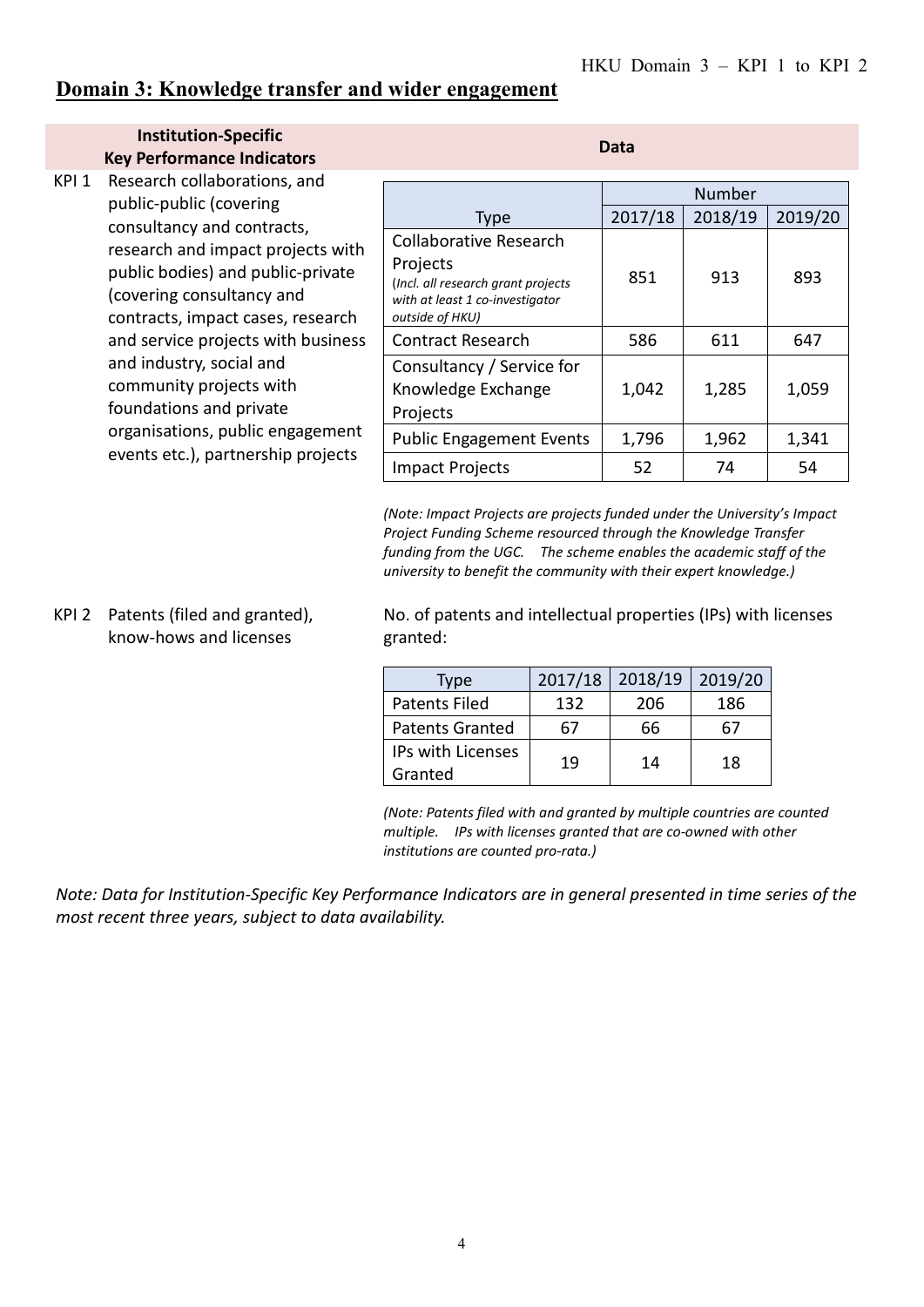## **Domain 3: Knowledge transfer and wider engagement**

# **Institution-Specific**

**Key Performance Indicators**

KPI 3 Innovation and entrepreneurial activities (measured by events, projects, participants, impact cases etc.)

|                                                                                          | Number                                                                                                                                   |                                                                                                                                          |                                                                                                                                          |
|------------------------------------------------------------------------------------------|------------------------------------------------------------------------------------------------------------------------------------------|------------------------------------------------------------------------------------------------------------------------------------------|------------------------------------------------------------------------------------------------------------------------------------------|
| Type                                                                                     | 2017/18                                                                                                                                  | 2018/19                                                                                                                                  | 2019/20                                                                                                                                  |
| Events                                                                                   | 61                                                                                                                                       | 65                                                                                                                                       | 59                                                                                                                                       |
| Projects                                                                                 | 51                                                                                                                                       | 61                                                                                                                                       | 54                                                                                                                                       |
| Participants<br>(incl. Student,<br>Staff, Alumni &<br>Outsiders)                         | 110,708                                                                                                                                  | 92,739                                                                                                                                   | 93,348                                                                                                                                   |
| <b>Impact Cases</b>                                                                      | 8                                                                                                                                        | 6                                                                                                                                        | 5                                                                                                                                        |
| <b>Taught Formal</b><br><b>Courses Relating</b><br>to Innovation and<br>Entrepreneurship | 1,160<br>courses<br>with<br>67,889<br>students<br>enrolled<br>(about 28% of<br>all 4,105<br>courses taught<br>at all academic<br>levels) | 1,179<br>courses<br>with<br>65,311<br>students<br>enrolled<br>(about 28% of<br>all 4,220<br>courses taught<br>at all academic<br>levels) | 1,210<br>courses<br>with<br>69,534<br>students<br>enrolled<br>(about 28% of<br>all 4,266<br>courses taught<br>at all academic<br>levels) |

KPI 4 (External) advisory and editorial membership (local, mainland China, regional, international)

|                                           |             | Number  |         |         |
|-------------------------------------------|-------------|---------|---------|---------|
|                                           | <b>Type</b> | 2017/18 | 2018/19 | 2019/20 |
| External<br>Memberships<br>Held by Staff* | Advisory    | 2,946   | 2,797   | 2,739   |
|                                           | Editorial   | 175     | 207     | 156     |
| Staff* with                               | Advisory    | 608     | 579     | 564     |
| External<br>Membership(s)                 | Editorial   | 87      | 104     | 83      |

*(Note\*: cover both academic & non-academic staff.)*

*Note: Data for Institution-Specific Key Performance Indicators are in general presented in time series of the most recent three years, subject to data availability.*

**Data**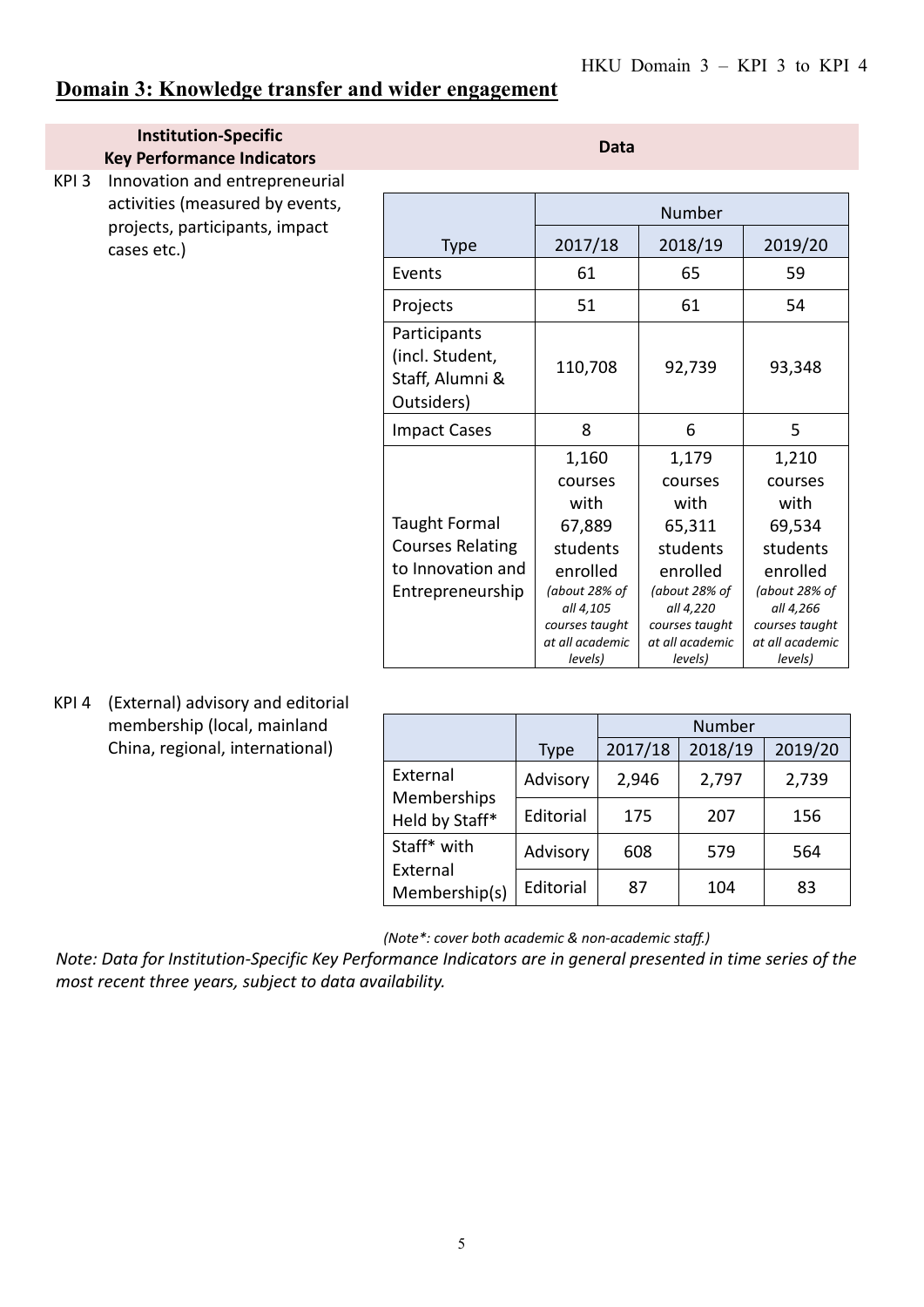# **Domain 4: Enhanced internationalisation**

|                  | <b>Institution-Specific</b><br><b>Key Performance Indicators</b>                                       | <b>Data</b>                                                                                                                                                                                                                                                                                                                                      |
|------------------|--------------------------------------------------------------------------------------------------------|--------------------------------------------------------------------------------------------------------------------------------------------------------------------------------------------------------------------------------------------------------------------------------------------------------------------------------------------------|
| KPI <sub>1</sub> | Percentage of international<br>professoriate staff                                                     | Percentage of international professoriate staff by<br>nationality:                                                                                                                                                                                                                                                                               |
|                  |                                                                                                        | 62.6% (2018/19)<br>64.5% (2019/20)<br>66.3% (2020/21)                                                                                                                                                                                                                                                                                            |
| KPI 2            | Percentage of undergraduate students<br>undertaking international exchange                             | Percentage of final year students enrolled on full-time<br>UGC-funded undergraduate programmes who had<br>undertaken international exchange (with duration of at<br>least 1 semester) at any point during their studies at the<br>University:                                                                                                    |
|                  |                                                                                                        | 34.6% (being 1,508 final year UG students out of total of 4,357 final<br>year UG students in 2017/18)<br>34.5% (being 1,512 final year UG students out of total of 4,379 final<br>year UG students in 2018/19)<br>34.5% (being 1,535 final year UG students out of total of 4,443 final<br>year UG students in 2019/20)                          |
| KPI3             | Percentage of undergraduate students<br>undertaking a significant Mainland<br>learning experience      | Percentage of final year students enrolled on full-time<br>UGC-funded undergraduate programmes who had<br>undertaken a significant Mainland China learning<br>experience (of duration of at least 3 weeks of which at least<br>2 weeks were outside Hong Kong) at any point during their<br>studies at the University:                           |
|                  |                                                                                                        | 23.1% (being 1,008 final year UG students out of total of 4,357 final<br>year UG students in 2017/18)<br>27.8% (being 1,217 final year UG students out of total of 4,379 final<br>year UG students in 2018/19)<br>30.5% (being 1,357 final year UG students out of total of 4,443 final<br>year UG students in 2019/20)                          |
| KPI 4            | Percentage of undergraduate<br>students undertaking a significant<br>international learning experience | Percentage of final year students enrolled on full-time<br>UGC-funded undergraduate programmes who had<br>undertaken a significant international (excluding Mainland<br>China) learning experience (of duration of at least 3 weeks<br>of which at least 2 weeks were outside Hong Kong) at any<br>point during their studies at the University: |
|                  |                                                                                                        | 55.6% (being 2,423 final year UG students out of total of 4,357 final<br>year UG students in 2017/18)<br>56.2% (being 2,463 final year UG students out of total of 4,379 final<br>year UG students in 2018/19)<br>56.5% (being 2,512 final year UG students out of total of 4,443 final<br>year UG students in 2019/20)                          |